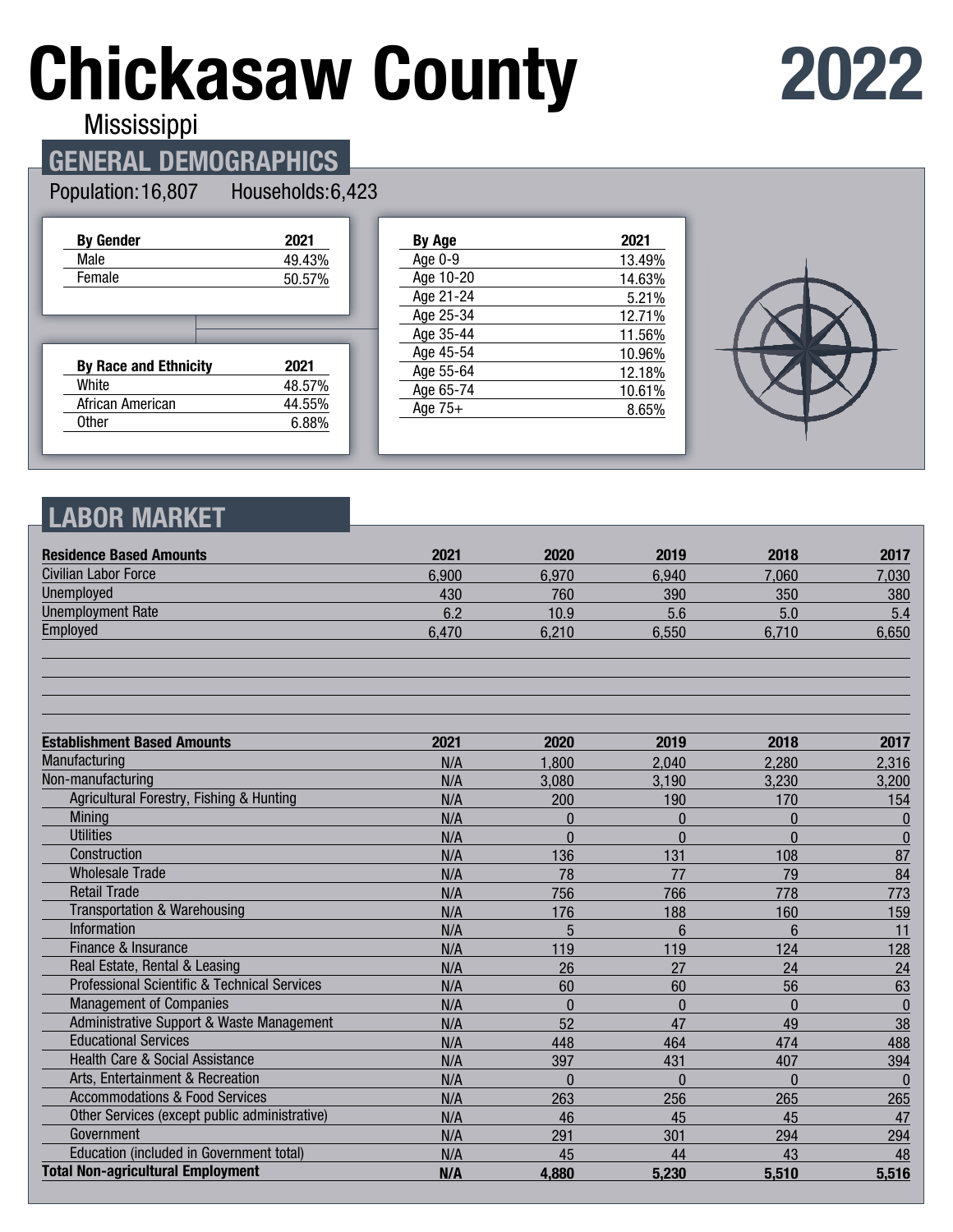|--|

|                                                            | 2021     | 2020     | 2019     | 2018     | 2017     | <b>Region</b> |
|------------------------------------------------------------|----------|----------|----------|----------|----------|---------------|
| <b>Per Capita Income</b>                                   | \$40,254 | \$33,450 | \$33,138 | \$32,817 | \$33,562 | \$40,894      |
| <b>Median Household Income</b>                             | \$41,736 | \$42,228 | \$40,473 | \$36,360 | \$34,135 | \$50,575      |
| # of Households with Income<br>Equal or Less Than \$24,999 | 1,956    | 2.106    | 2.114    | 2.265    | 2.358    |               |
| % of Households with Income                                |          |          |          |          |          | 57,091        |
| Equal or Less Than \$24,999                                | 30.45%   | 32.42%   | 32.45%   | 34.94%   | 36.16%   | 25.90%        |

| <b>Employment Occupational Composition %</b>    | 2021   |
|-------------------------------------------------|--------|
| Professional and Technical                      | 10.25% |
| <b>Executive, Administrative and Managerial</b> | 7.62%  |
| <b>Sales</b>                                    | 10.52% |
| Administrative Support and Clerical             | 15.61% |
| Production, Craft and Repair                    | 31.23% |
| <b>Transportation and Material Moving</b>       | 9.53%  |
| Handlers, Helpers and Laborers                  | 1.45%  |
| Service                                         | 13.79% |

| <b>Establishment-Based Employment Composition % 2021</b> |     |
|----------------------------------------------------------|-----|
| Manufacturing                                            | N/A |
| Non-Manufacturing                                        | N/A |



| <b>SOCIAL ENVIRONMENT</b>                           |          |          |          |          |          |  |
|-----------------------------------------------------|----------|----------|----------|----------|----------|--|
|                                                     | 2021     | 2020     | 2019     | 2018     | 2017     |  |
| <b>Number of Births to Single Teens</b>             | N/A      | 25       | 21       | 16       | 23       |  |
| <b>TANF &amp; Food Stamp Payments per Household</b> | \$631.89 | \$624.88 | \$480.32 | \$415.30 | \$697.65 |  |
| <b>Number of Divorces</b>                           | N/A      | 45       | 41       | N/A      | 45       |  |
| <b>Number of Divorces Involving Children</b>        | N/A      | 19       | 14       | N/A      | 13       |  |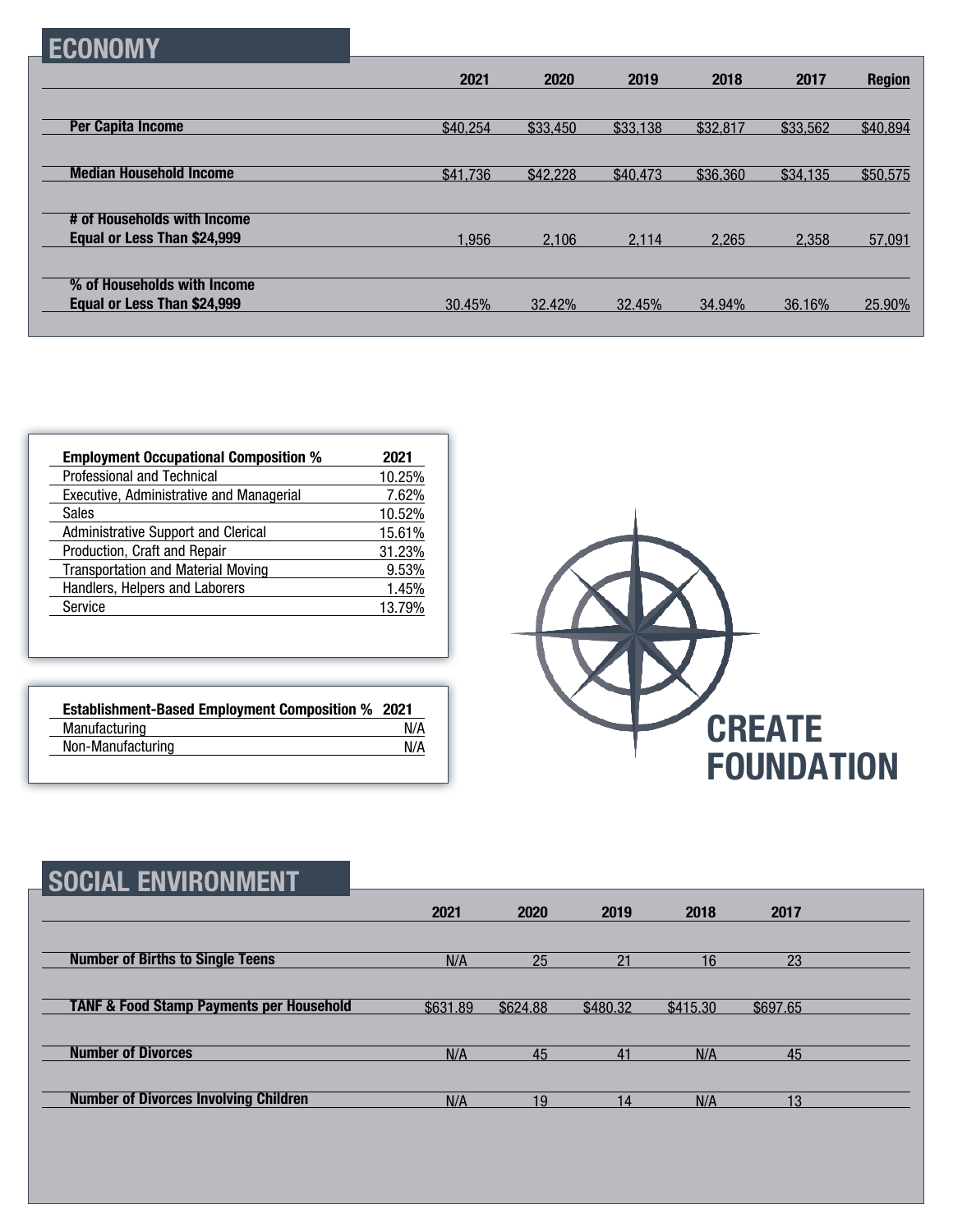## **EDUCATION**

| 2021     | 2020     | 2019     | 2018     | 2017     | <b>Region</b> |
|----------|----------|----------|----------|----------|---------------|
|          |          |          |          |          |               |
| 75.62%   | 72.89%   | 75.07%   | 73.52%   | 72.90%   | 82.93%        |
|          |          |          |          |          |               |
| \$11,218 | \$10,443 | \$10,525 | \$10,268 | \$10,282 | \$11,915      |
|          |          |          |          |          |               |
| 16.30    | 17.25    | 16.45    | 17.01    | 16.55    | 17.36         |
|          |          |          |          |          |               |
| 11.94    | 12.42    | 12.33    | 12.66    | 12.70    | 12.57         |
|          |          |          |          |          |               |

| <b>Educational Attainment % by level</b> | 2021   |
|------------------------------------------|--------|
| Graduate/Professional                    | 2.61%  |
| 4 Year Degree $+$                        | 9.66%  |
| Associate's Degree                       | 8.17%  |
| Some College                             | 16.83% |
| High School Diploma                      | 38.34% |
| Some High School                         | 16.89% |
| Some Elementary                          | 7 50%  |

| 2021 |
|------|
| 92 R |
| 92.9 |
| 80 O |
|      |

**HOUSING**

| ----------                                |          |          |          |          |          |               |
|-------------------------------------------|----------|----------|----------|----------|----------|---------------|
|                                           | 2021     | 2020     | 2019     | 2018     | 2017     | <b>Region</b> |
|                                           |          |          |          |          |          |               |
| <b>Percent of Owner Occupied Housing</b>  | 73.84%   | 73.86%   | 73.78%   | 73.77%   | 73.79%   | 68.26%        |
|                                           |          |          |          |          |          |               |
| <b>Percent of Renter Occupied Housing</b> | 26.16%   | 26.14%   | 26.22%   | 26.23%   | 26.21%   | 31.74%        |
|                                           |          |          |          |          |          |               |
| <b>Median Home Value</b>                  | \$82,624 | \$76,434 | \$77,334 | \$70,000 | \$69,274 | \$151,579     |
|                                           |          |          |          |          |          |               |